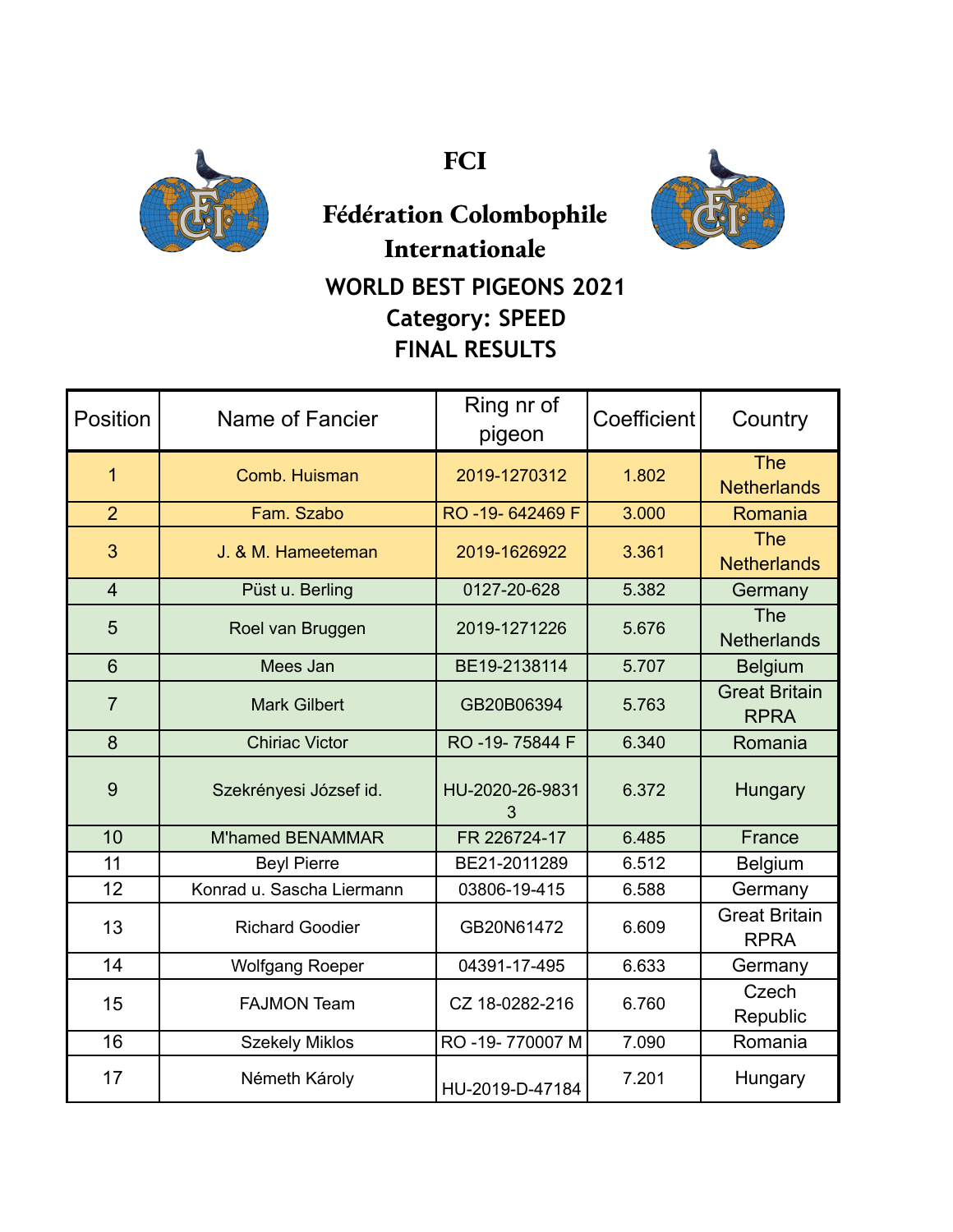|    |                               | $\overline{2}$         |        |                                     |
|----|-------------------------------|------------------------|--------|-------------------------------------|
| 18 | <b>Tari Tibor</b>             | HU-2018-04-8900<br>3   | 7.492  | Hungary                             |
| 19 | Asas do Oriente / Pedro       | 9069054/19             | 7.553  | Portugal                            |
| 20 | <b>Melrinitas Top Pigeons</b> | 8453459/18             | 7.566  | Portugal                            |
| 21 | S McDonough                   | BE204186684            | 7.793  | <b>Great Britain</b><br><b>RPRA</b> |
| 22 | Brugmans Sabrina              | BE19-2084414           | 8.564  | <b>Belgium</b>                      |
| 23 | Manuel Nogueira Almeida       | 9453102/19             | 8.678  | Portugal                            |
| 24 | <b>CAMPANINI e BIANCHI</b>    | 13179/20               | 8.694  | Italy                               |
| 25 | <b>TOUATI SACI</b>            | 160048/19/F            | 8.694  | Algeria                             |
| 26 | Ing. MOJZEŠ Jaroslav          | SK-2019-02602-1<br>99  | 9.546  | Slovakia                            |
| 27 | Rami Al-Twalbah               | 001131/20/F            | 9.751  | Jordan                              |
| 28 | JAROŠ Rudolf                  | SK-2019-03402-1<br>66  | 9.794  | Slovakia                            |
| 29 | JAROŠ Rudolf                  | SK-2018-03402-1<br>442 | 10.587 | Slovakia                            |
| 30 | <b>MAZUCH Milan</b>           | CZ 18-0166-1117        | 10.910 | Czech<br>Republic                   |
| 31 | <b>FILIPI TEAM</b>            | CZ 17-072-691          | 11.160 | Czech<br>Republic                   |
| 32 | Drakulić Nikola               | 935224-18-SRB          | 11.609 | Serbia                              |
| 33 | Alaa Rakan Al-Zaben           | 001700/19/M            | 14.789 | Jordan                              |
| 34 | Rami Al-Twalbah               | 001132/20/F            | 15.386 | Jordan                              |
| 35 | <b>Maxime RENAUD</b>          | FR 022494-19           | 15.626 | France                              |
| 36 | Vasyl Bodnar                  | 2235029-20             | 15.695 | <b>Ukraine</b>                      |
| 37 | Boštjan Podjed                | 101-6604-19 Ž          | 16.00  | Slovenia                            |
| 38 | Galyna Liubchenko             | 3506277-20             | 16.619 | <b>Ukraine</b>                      |
| 39 | <b>Taras Baglay</b>           | 2414439-19             | 20.069 | <b>Ukraine</b>                      |
| 40 | Sébastien CRESSIN             | FR 290001-19           | 20.655 | France                              |
| 41 | Petronijević Predrag          | 111045-20-SRB          | 21.310 | Serbia                              |
| 42 | Kovač Atila                   | 122635-20-SRB          | 21.768 | Serbia                              |
| 43 | Žegarac D&V&D&V               | CRO-14249/19           | 22.864 | Croatia                             |
| 44 | ROGULSKY MARIUSZ              | 90297667/19            | 24.378 | Italy                               |
| 45 | <b>TOUATI MED SACI</b>        | 123520/19/M            | 24.378 | Algeria                             |
| 46 | <b>ILKO</b>                   | BG 68459 - 19          | 24.960 | <b>Bulgaria</b>                     |
| 47 | Boštjan Podjed                | 101-6603-19 Ž          | 25.85  | Slovenia                            |
| 48 | Radolović Petar               | CRO-12023/19           | 33.602 | Croatia                             |